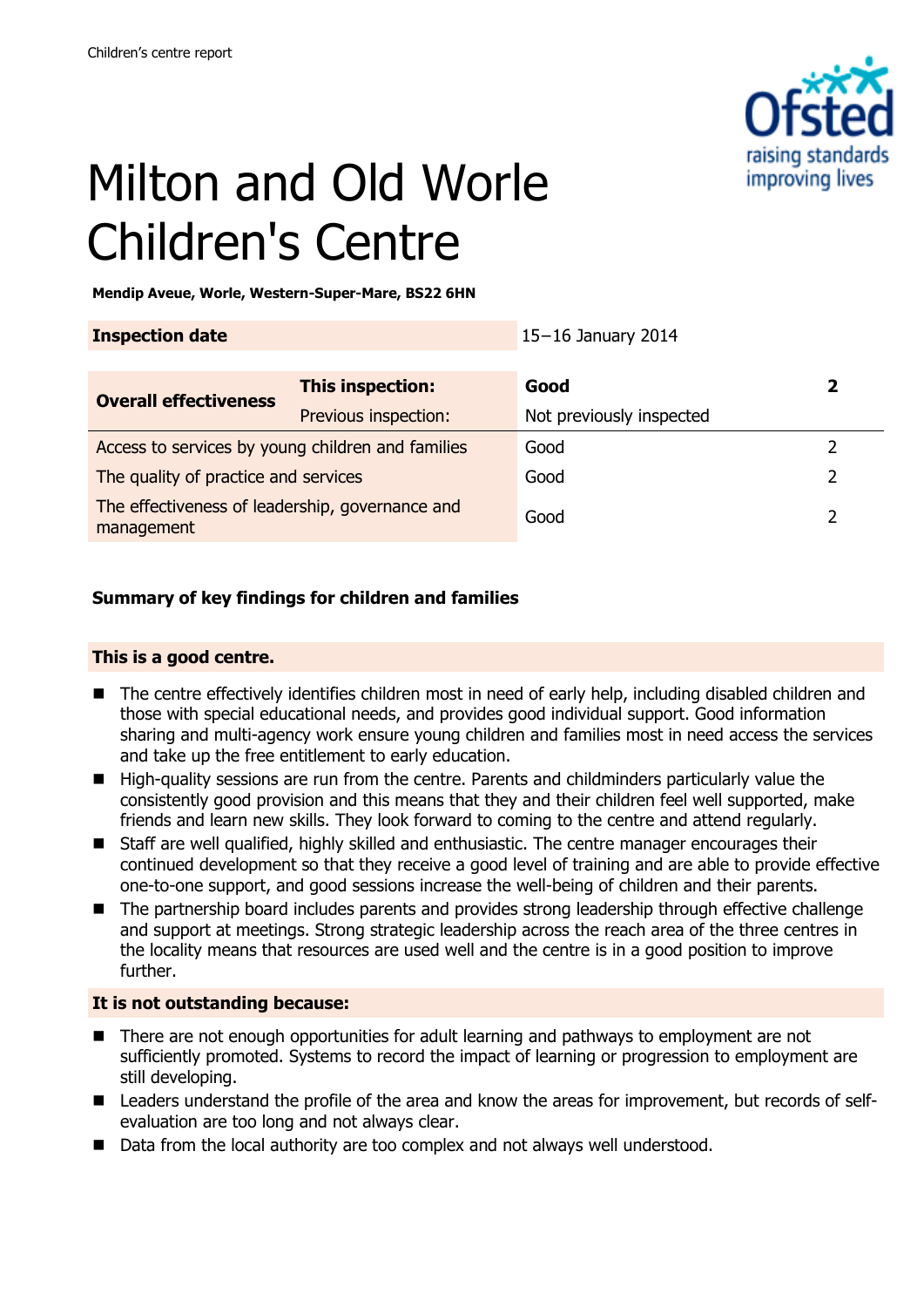### **Information about this inspection**

The inspection of this children's centre was carried out under Part 3A of the Childcare Act 2006 as amended by the Apprenticeships, Skills, Children and Learning Act 2009. It was carried out at the same time as inspections of other children's centres, which were Castle Batch and Locking Castle and Locking.

This inspection was carried out by two Additional inspectors.

The inspectors held meetings with senior leaders, managers from the local authority and centre staff. They also met health, education and social care partners, parents, early years practitioners, volunteers and representatives from the partnership board.

The inspectors visited Milton and Old Worle Children's Centre. They had discussions with the parents' forum and representatives from Homestart, Jobcentre Plus and Adult Learning. They did an observation of the English as another language course jointly with the centre manager. They looked at the centre's self-evaluation, action planning, a survey of parents' views, a sample of case studies and safeguarding procedures.

They observed the centre's work, and looked at a range of relevant documentation.

#### **Inspection team**

Penny Mathers, Lead inspector **Additional Inspector** 

**Joyce Cox Additional Inspector**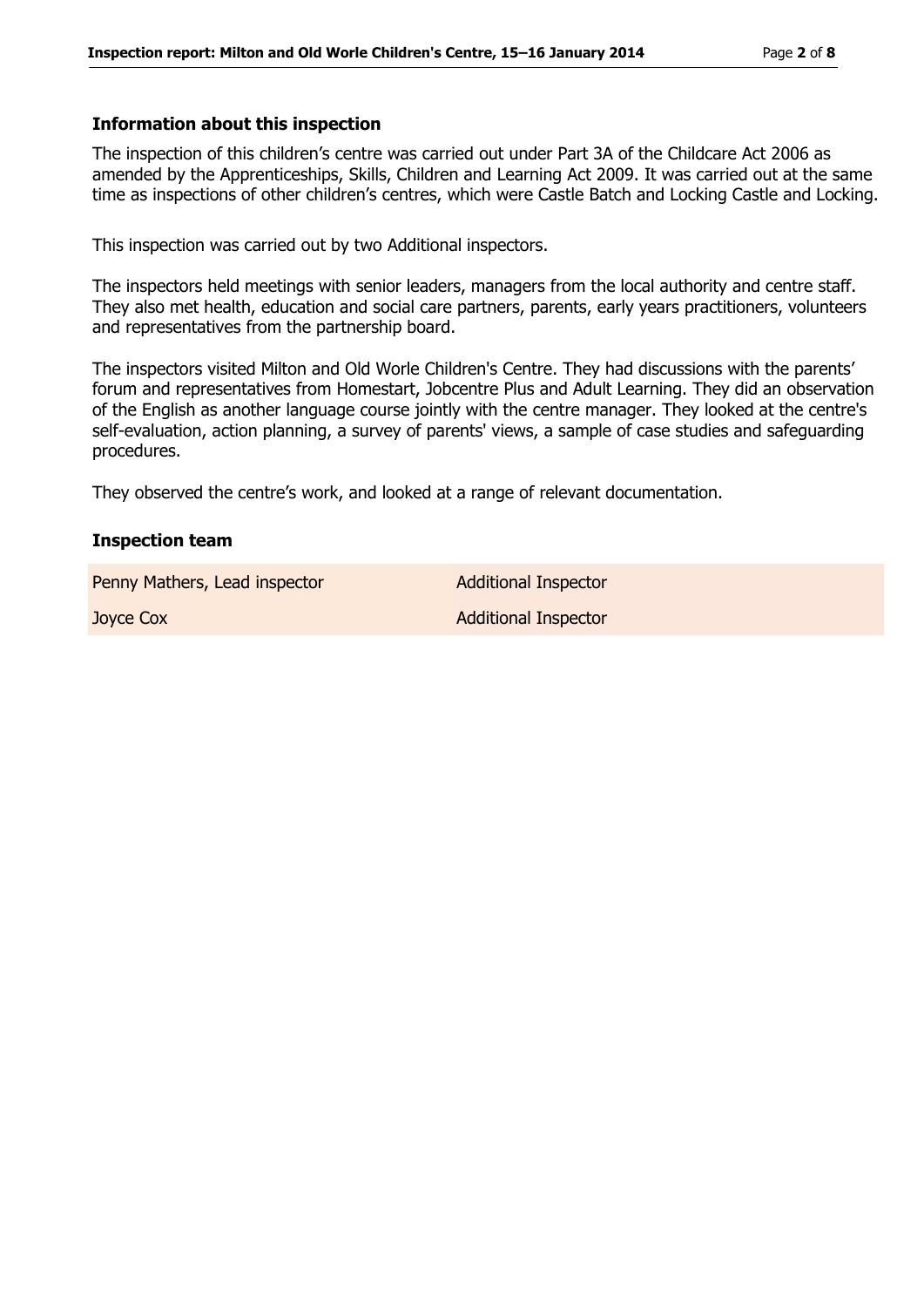# **Full report**

#### **Information about the centre**

Milton and Old Worle Children's Centre is in the coastal town of Weston-Super-Mare in North Somerset. It is located a short distance from Mendip Green Primary School which is subject to separate inspection arrangements and the report can be found on www.ofsted.gov.uk. The children's centre is managed directly by the local authority and has its own partnership board. It works collaboratively with two other centres, Castle Batch Children's Centre and Locking Castle and Locking Children's Centre that together with Banwell, Winford and Sandford Children's Centre, in February 2014, will make up East Locality Children Centre group.

The centre serves 727 children under five years of age. It is not located in an area of deprivation but there are pockets of derivation among areas that are more affluent. The population is mostly White British but with increasing numbers of families from minority ethnic heritage. Most children enter early years provision with good skills that are above levels typical for their age. There are several new housing estates in the area and the numbers of children are expected to rise.

Children centre staff are co-located with local authority social workers, education welfare, and business support. Opening hours are part time but services are offered collaboratively at the two other centres that are within walking distance for most of the community. The centre has identified work with children under the age of two who live in families most in need as a target group. Other target groups include young mums, lone parents, children from minority ethnic groups and those from workless households. The centre offers a range of services including support groups for childminders, parenting courses, courses for English as a second language, 'Boogie Time', activities to support speech and language development and play sessions. Child health clinics, 'one stop' family information service and breastfeeding support are also part of the services available. Parents are signposted to other groups available within the locality such as postnatal information, infant massage and weaning support.

#### **What does the centre need to do to improve further?**

- In partnership with learning skills providers and employment agencies, develop:
	- more opportunities for developing adults' personal skills and education
	- pathways to learning and employment that are clear and well promoted
	- systems to check and record adult achievement so that the centre can better analyse progress, plan future services and show evidence of the impact it is making.
- Ensure the self-evaluation report better analyses the differences services are making so that it is not too long, easy to read and clear on what steps are planned for future improvement.
- Together with the local authority develop user-friendly data that are well understood and able to be used to judge the difference the centre is making.

#### **Inspection judgements**

#### **Access to services by young children and families** Good

- Most of the families and children who live in the local area are registered with the centre. High priority is given to working with children under the age of two living in the families with most need and their access to early years education is monitored; as a result a very large majority of these access services. Increasing numbers of young mums, lone parents, families from minority ethnic groups and those living in workless households are accessing services.
- Referrals from a wide range of agencies, discussions and assessments are used well to identify the needs of families in the area. Sharing of information between agencies when a family is in crisis leads to positive solutions. Staff work well with families, especially those who are most vulnerable,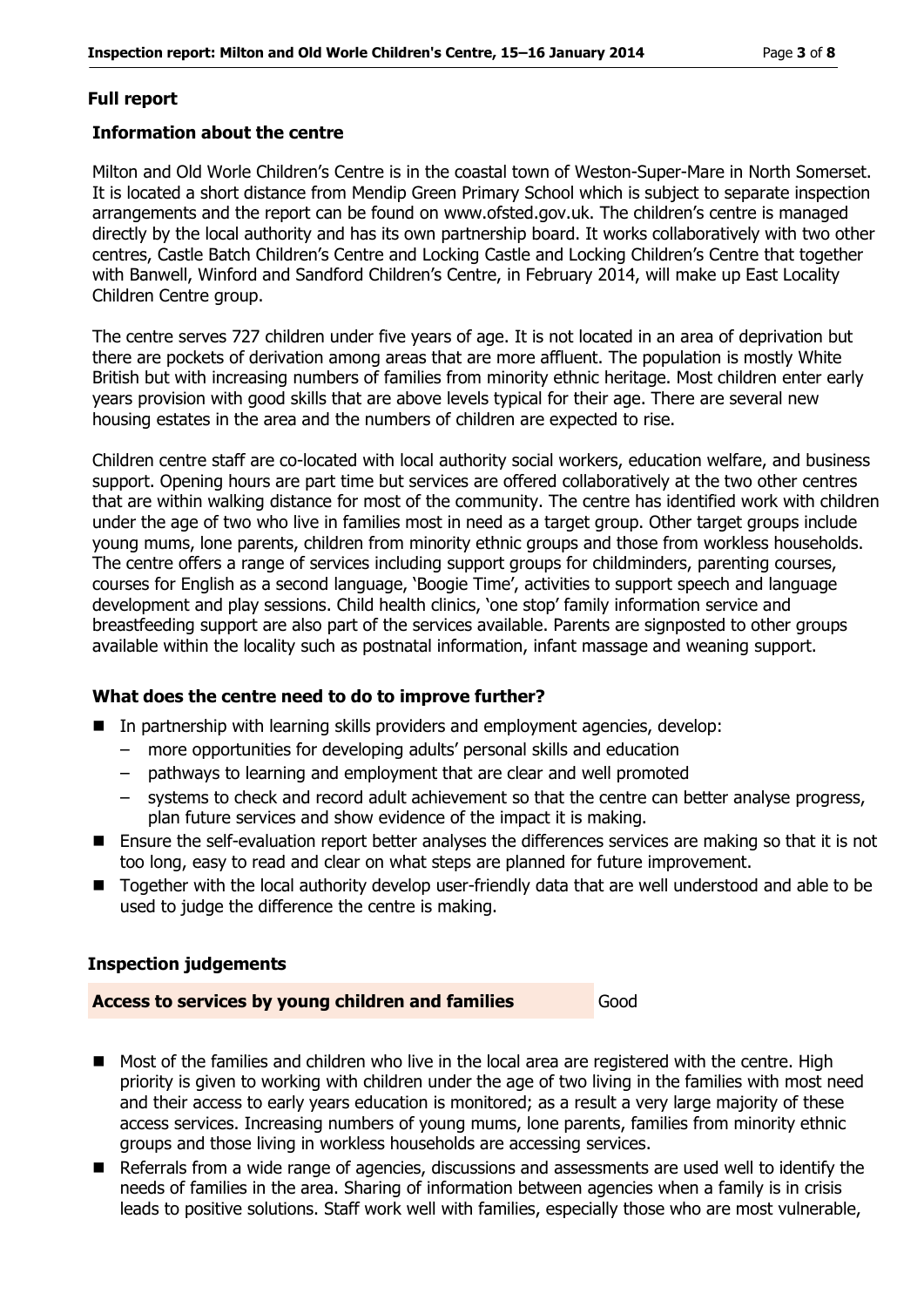to engage them and ensure they stay engaged until their needs are fully met.

- Services are well promoted across the local area. Families report they get to know about services in all three centres and they are routinely accessing services across all three centres. Over a three-year period most children from the local area were seen at one or other of the centres.
- Close working with other agencies and good information sharing ensures that almost all two-vearolds from families most in need are identified. The large majority of these families take up their entitlement to free education and the children are placed in high-quality provision. Very rigorous monitoring is in place to check their progress.

#### **The quality of practice and services** Good

- Good quality services are provided and families are signposted to equally good services at other centres nearby. The range of services is wide and provides a good balance between services for all and services for those most in need, which allows sessions to be well matched to the needs of the families. All are welcome at the centre and any discrimination is appropriately tackled.
- Sessions provided by the centre are of a high quality with clear objectives and evaluation. Parents and children enjoy attending and parents report that they increase their ability to play with their children and manage their behaviour.
- Safety is a priority for the centre and is promoted by all staff who reinforce safety during sessions and in risk assessments during home visits. Parents develop greater understanding of the dangers of poisoning, choking and burns and learn how to protect themselves and their children. The number of emergency admissions of children under five years old in the East Locality area has fallen from 41 to 34 over the last year.
- Adult and community learning is available and parents grow in confidence and undertake courses to help them back to employment and to improve their English. The range of opportunities for learning and pathways to employment is not wide enough or well promoted. Effective checking and tracking of progress are undertaken for some adults, but further development of this would enable better planning of future services and enable the centre to better show evidence of the difference it is making.
- The majority of children in the area reach a good level of development by the end of the Early Years Foundation Stage and the achievement gaps between groups of children are closing. Good quality activities provided by the centre alongside good quality early years education are contributing well to these results. A good programme to support children moving into school enables children to settle well and make good progress.
- Partnerships with health are good and developing well. Families are well supported in achieving healthy lifestyles, including effective support for breastfeeding and weaning. Children who have delays in speech and language are identified quickly and linked to the services they need.
- Very close working with social work staff ensures those who are most in need are getting the right help at the right time. Social workers and their managers are confident in the skills of the family support workers to protect the most vulnerable children and secure improved well-being. One-toone support ensures parents improve their parenting skills and children are protected.
- **Effective care, guidance and support are provided to a wide range of families both through targeted** one-to-one support and through signposting to services available to all families. Parents speak highly of the support they have received and the difference it makes to their lives.
- The centre actively encourages volunteering and has been successful in involving parents in the work of the partnership board. A number of organisations, including Homestart and Springboard, work with the centre and a good number of volunteers are available to provide early support to those families who need it.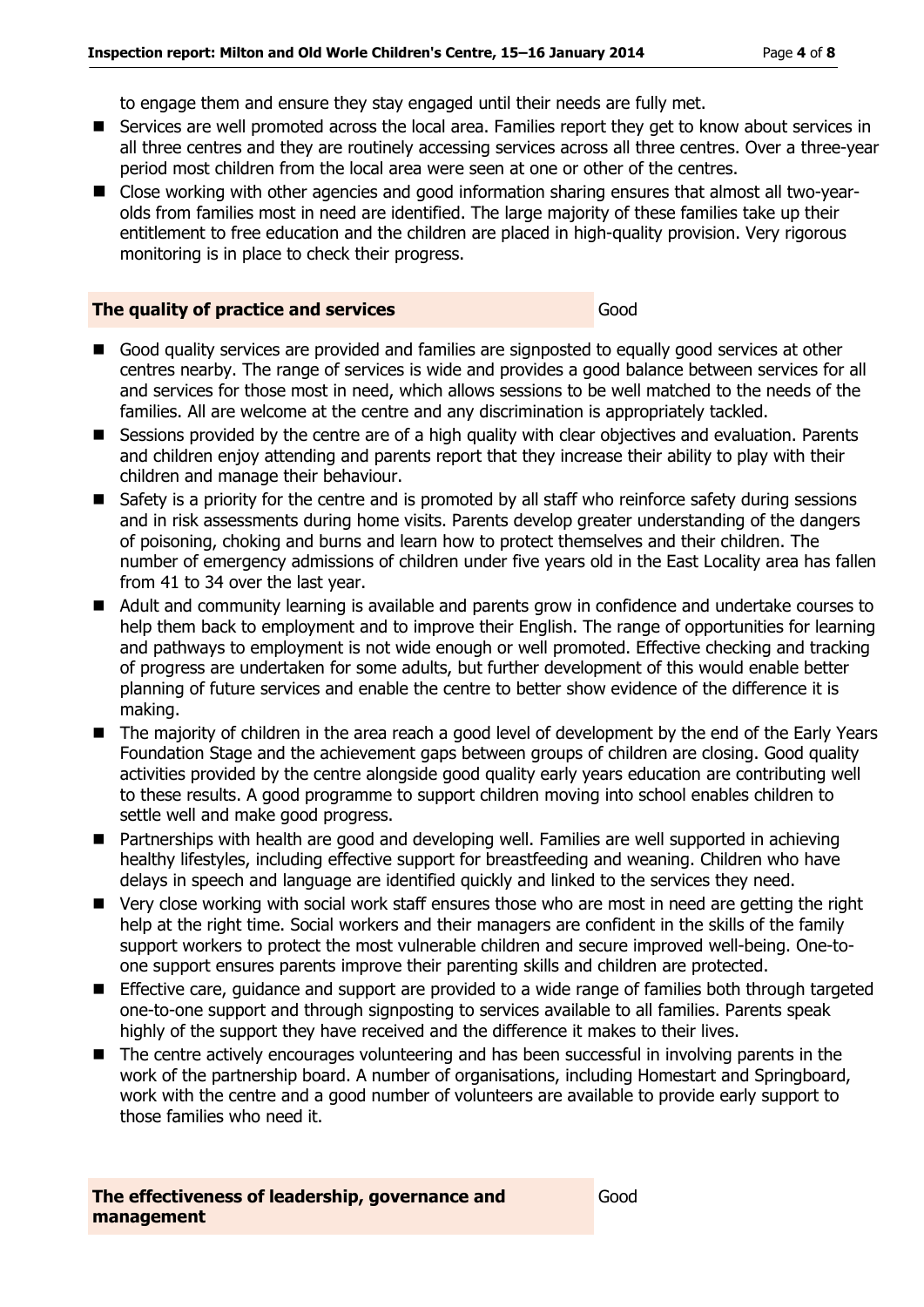- Strategic leadership is strong, leaders know the centre well and have a clear understanding of the strengths and areas for development. However, the self-evaluation report is overly descriptive and does not fully evaluate the impact of the services. It is too long and not clear enough to enable leaders to identify what has been achieved.
	- The local authority checks how well the children's centre is doing through an annual review where priorities and areas for improvement are identified. Development plans are focused well on those areas that will make the biggest difference. The three centres in the locality have common priorities and support them working together and sharing resources and expertise.
	- A comprehensive range of policies and procedures that are understood well underpins very effective leadership. The centre manager is close to her staff and uses regular supervision and observation of sessions well to develop them, set targets and give helpful feedback. Staff value the support, are highly committed and make good progress in their careers.
	- Safeguarding is central to the work of the centre. Clear procedures ensure all the necessary recruitment checks are undertaken and risk assessments are routinely undertaken on all activities and resources used. Staff have good awareness of safeguarding policies and know to whom they should report any concerns they may have.
- How well the most vulnerable families access services is checked, but the data provided by the local authority are not easy understand or use. Not all the available data are used in an organised way to hold centres to account for improving the well-being of children and families and it is not easy to judge the difference the centre makes.
	- The views of parents and children are valued, they are listened to and changes are often made as a result of their feedback. Parents are keen to contribute to the running of the centre and attend the partnership board and parents' forum, confidently contributing to a good level of challenge. The information parents provide is used well to develop the services.
	- Resources are used well across the locality to ensure sessions are not duplicated and are value for money. Staff are well qualified, work flexibly and are skilled at working with families to support them and improve their quality of life. Families who have accessed the centre and benefited are keen to encourage other families to use the centre's services.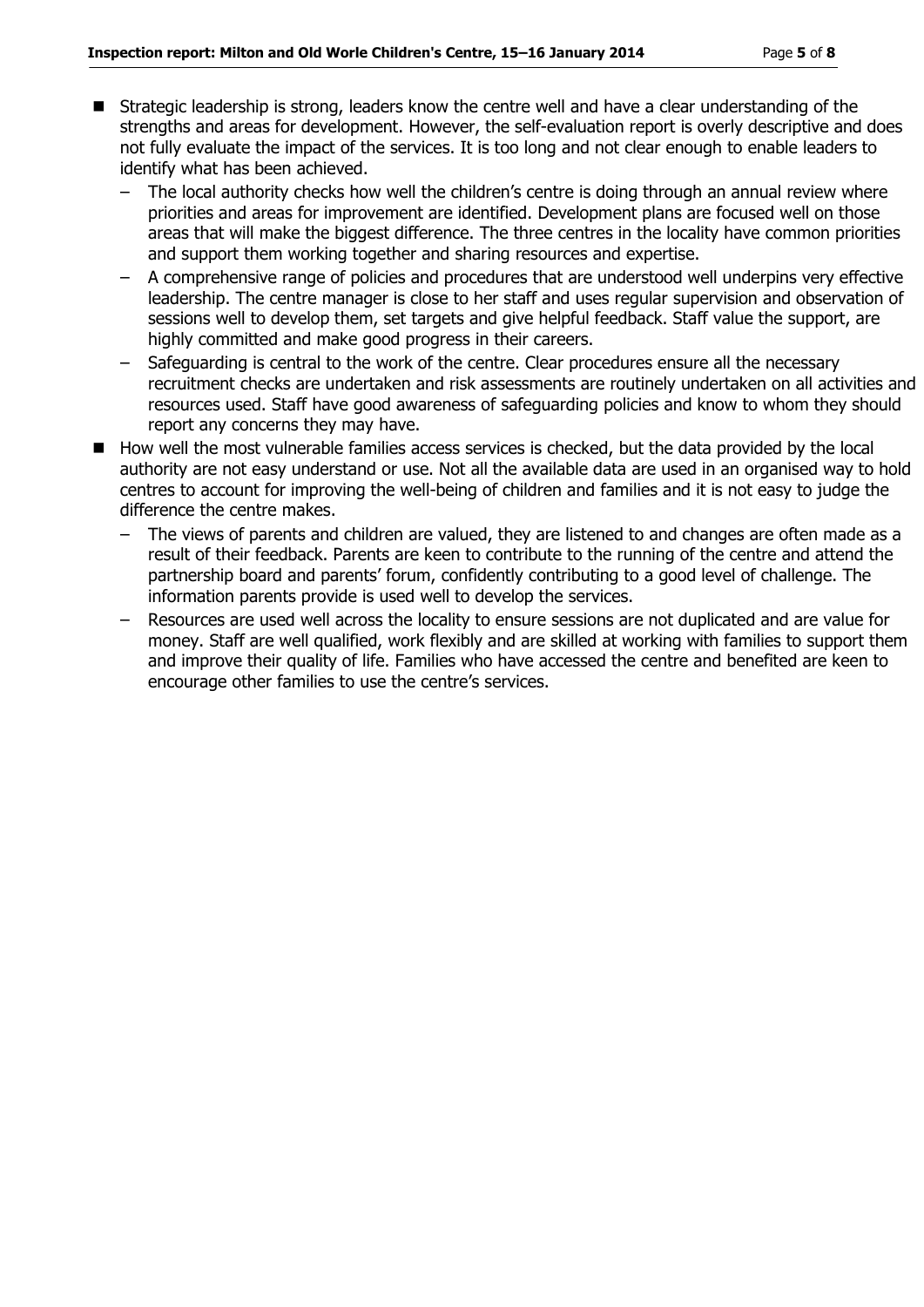# **What inspection judgements mean**

| Grade   | <b>Judgement</b>               | <b>Description</b>                                                                                                                                                                                   |
|---------|--------------------------------|------------------------------------------------------------------------------------------------------------------------------------------------------------------------------------------------------|
| Grade 1 | Outstanding                    | Practice consistently reflects the highest aspirations for children and<br>their families and as a result inequalities are reducing rapidly and gaps<br>are closing.                                 |
| Grade 2 | Good                           | Practice enables most children and their families to access good quality<br>services that improve children's well-being and achieve the stated<br>outcomes for families.                             |
| Grade 3 | <b>Requires</b><br>improvement | Performance is not as good as it might reasonably be expected to be in<br>one or more key areas.                                                                                                     |
| Grade 4 | Inadequate                     | The needs of children and families in its area are not being met and/or<br>the leaders and managers are not providing sufficient challenge to bring<br>about improvement to the quality of services. |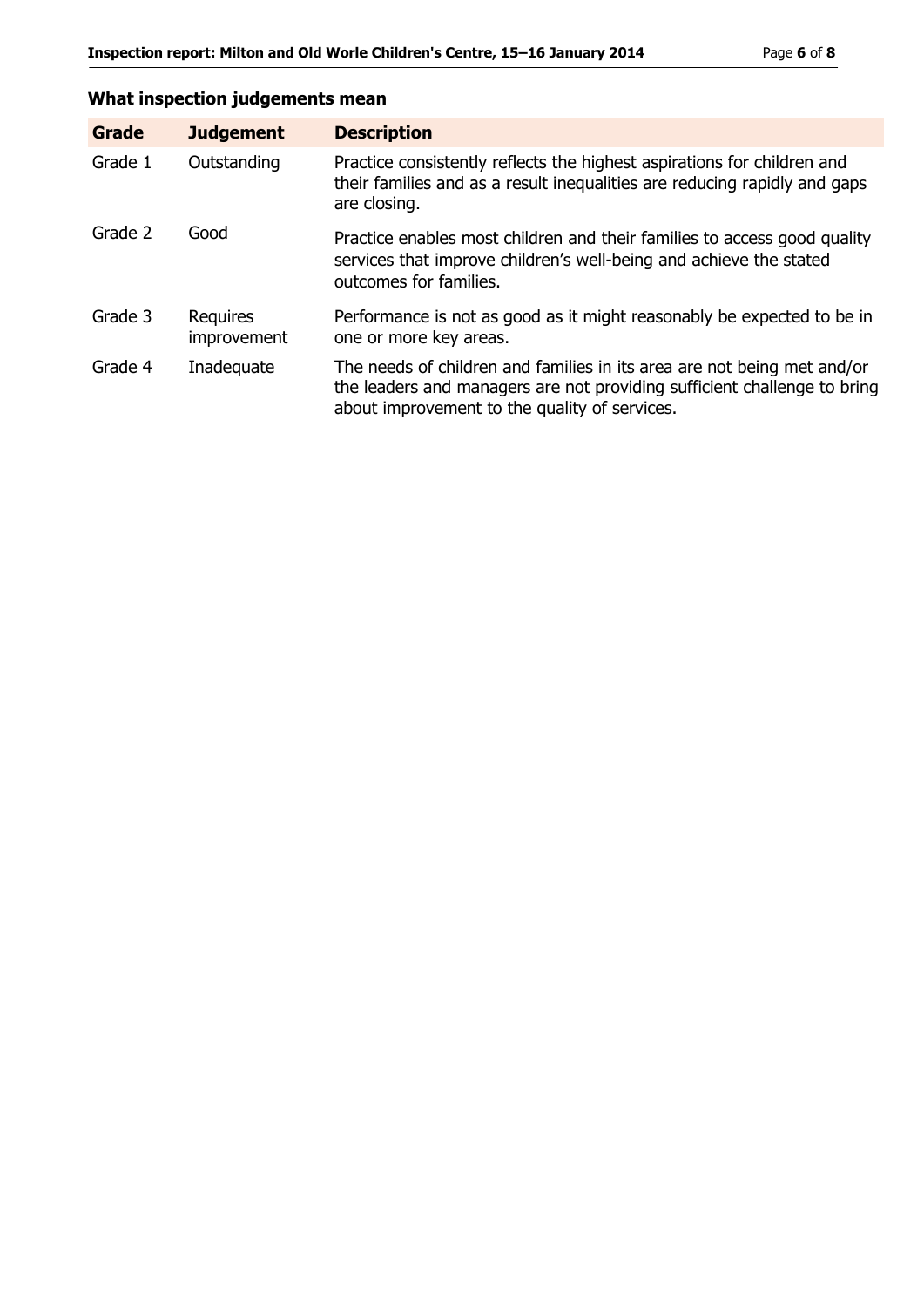| Children's centre details                                                 |                                                  |
|---------------------------------------------------------------------------|--------------------------------------------------|
| Unique reference number                                                   | 22023                                            |
| <b>Local authority</b>                                                    | North Somerset                                   |
| <b>Inspection number</b>                                                  | 430166                                           |
| <b>Managed by</b>                                                         | The local authority                              |
|                                                                           |                                                  |
| <b>Approximate number of children under 727</b><br>five in the reach area |                                                  |
| <b>Centre leader</b>                                                      | <b>Tracey Lewis</b>                              |
| <b>Date of previous inspection</b>                                        | Not previously inspected                         |
| <b>Telephone number</b>                                                   | 01934 426618                                     |
| <b>Email address</b>                                                      | miltonoldworle.childrenscentre@n-somerset.gov.uk |
|                                                                           |                                                  |